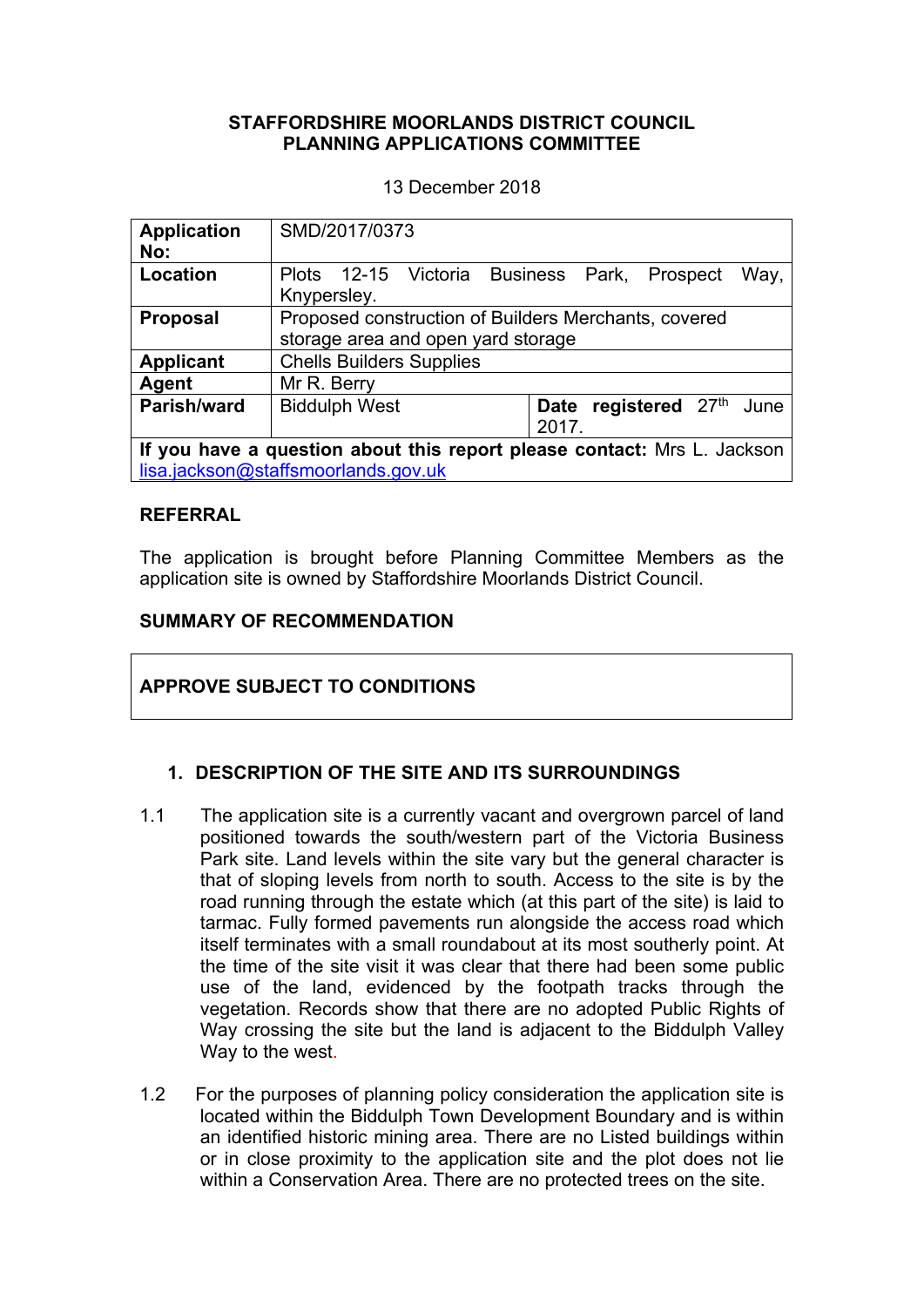## **2. DESCRIPTION OF THE PROPOSAL**

- 2.1 The application is for the erection of a detached warehouse building and associated development to accommodate a Builder's Merchants business. In addition to the construction of the warehouse the site would be laid out to accommodate brick/block/tile storage areas (external storage), contractor, staff and visitor parking areas, cycle and bin storage, sand/gravel bays and sufficient space for the parking and turning of HGV wagons. The plans indicate some planting around the site boundaries.
- 2.2 The application is accompanied by:
	- Design and Access Statement
	- An Environmental Site Investigation (Factual and Interpretative) Report
	- Ground Stabilisation Report
	- Settlement Report
	- Mining Hazard Site Investigation Report
	- Coal Mining Risk Assessment Report
- Preliminary Ecological Appraisal (Apex Ecology Ltd)

Members are encouraged to read these documents prior to the meeting. The application, the details attached to it, including the plans, documents and consultation responses can be found on the Council's website at:-

[http://publicaccess.staffsmoorlands.gov.uk/portal/servlets/ApplicationSearchS](http://publicaccess.staffsmoorlands.gov.uk/portal/servlets/ApplicationSearchServlet?PKID=114723) [ervlet?PKID=114723](http://publicaccess.staffsmoorlands.gov.uk/portal/servlets/ApplicationSearchServlet?PKID=114723)

# **3. RELEVANT PLANNING HISTORY (APPLICATION SITE AND SURROUNDING AREA)**

99/01198/OUT Outline application for Industrial Estate. Approved.

01/01006/GREG 3 Reserved Matters application for Industrial Estate. Approved.

03/00185/GREG\_3 Extension of time limit for application reference 99/01198/OUT (Industrial Estate). Approved.

# **4. PLANNING POLICIES RELEVANT TO THE DECISION**

#### **Staffordshire Moorlands Core Strategy Development Plan Document (Adopted March 2014)**

The following Core Strategy policies are relevant to the application:-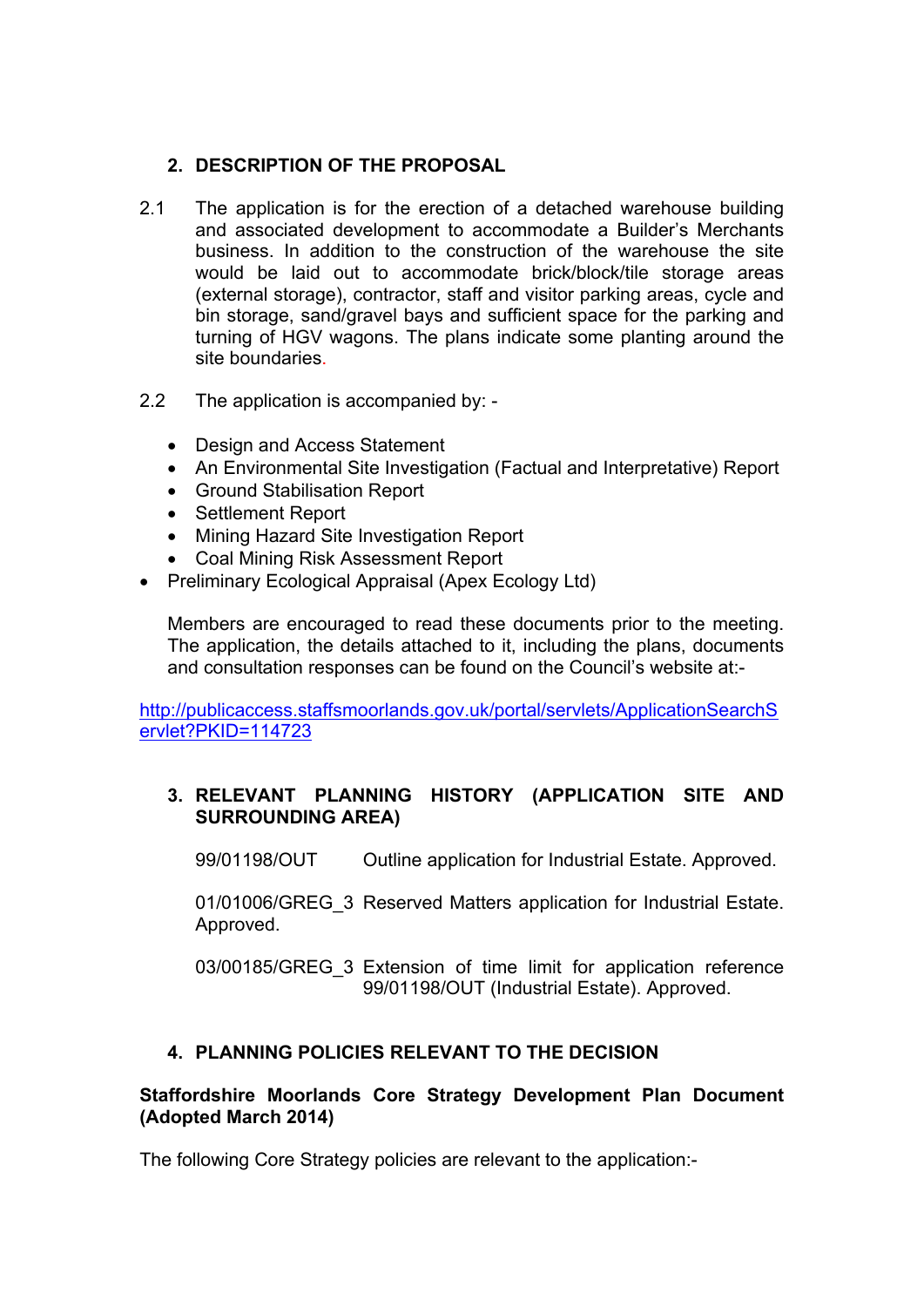- SS1 Development Principles
- SS1a Presumption in Favour of Sustainable Development
- SS2 Future Provision of Development
- **SS3** Distribution of Development
- SS5 Towns
- SS5b Biddulph Area Strategy
- SD1 Sustainable Use of Resources
- SD4 Pollution and Flood Risk
- E1 New Employment Development
- E2 Existing Employment Areas
- DC1 Design Considerations
- DC3 Landscape and Settlement Setting
- NE1 Biodiversity and Geological Resources
- T1 Development and Sustainable Transport

#### **Emerging Staffordshire Moorlands Local Plan**

#### National Policy Guidance

Paragraph 48 of the newly adopted NPPF states that:

"…decision-takers may also give weight to relevant policies in emerging plans according to:

- the stage of preparation of the emerging plan (the more advanced the preparation, the greater the weight that may be given);
- the extent to which there are unresolved objections to relevant policies (the less significant the unresolved objections, the greater the weight that may be given); and
- the degree of consistency of the relevant policies in the emerging plan to the policies in this Framework (the closer the policies in the emerging plan to the policies in the Framework, the greater the weight that may be given).

#### Local Plan process

The Council agreed to publish the Local Plan Submission Version for representations in February 2018. At this point, the Council agreed that the Local Plan was "sound". Formal representations were then invited from residents, businesses and other stakeholders to provide them with the opportunity to support or challenge the soundness or legal compliance of the Local Plan. This stage in the process followed three previous public consultations since 2015 which had informed the preparation of the Local Plan alongside a comprehensive evidence base.

In June 2018, the Council subsequently agreed to submit the Local Plan Submission Version to the Secretary of State for examination. A public examination has been held this Autumn in order to determine whether the Local Plan is sound and legally compliant. Subject to the findings of the appointed inspector, the Local Plan is expected to be adopted in the Spring of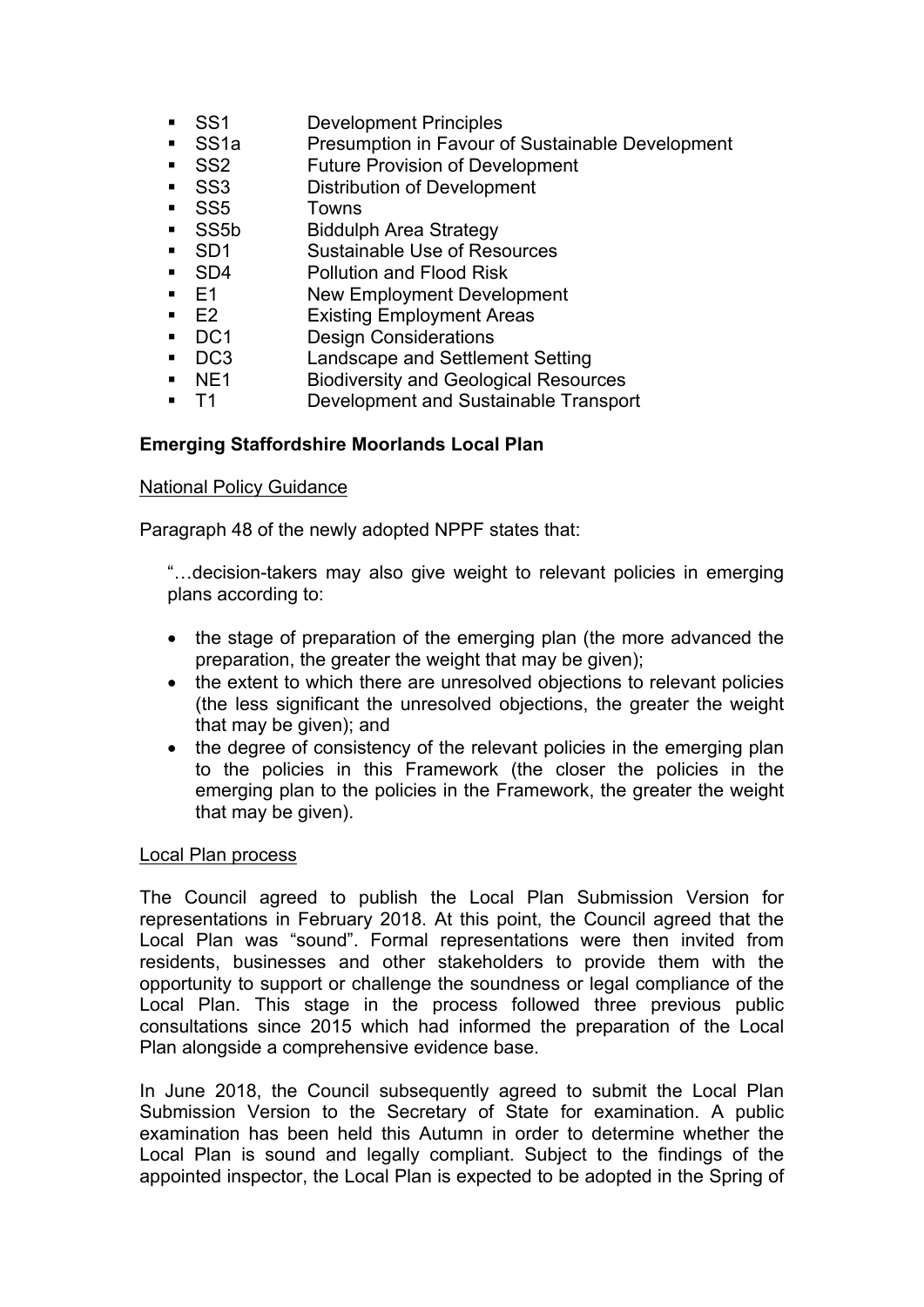2019. At his point, it will supersede the adopted Core Strategy and become part of the statutory development plan for the District.

In this context, the Council's position on the weight to be given to the policies contained in the Local Plan Submission Version in terms of the three criteria set out in Paragraph 48 of the NPPF is as follows:

- The stage of preparation the Local Plan is now at an advanced stage of preparation as the Council has submitted it to the SoS for examination
- The extent to which there are unresolved objections to relevant policies – this varies depending on the policy in question.
- The degree of consistency of policies with the NPPF given that the Council has submitted a Local Plan that it considers to be sound, all policies are deemed to be consistent with the NPPF.

#### Emerging Policies

The following policies (including weighting) are considered to be relevant to this application:

| SS <sub>1</sub>  | Development Principles (Moderate)                                 |
|------------------|-------------------------------------------------------------------|
| SS <sub>1a</sub> | Presumption in Favour of Sustainable Development<br>(Significant) |
| SS <sub>3</sub>  | Future Provision and Distribution of Development                  |
| (Limited)        |                                                                   |
| SS <sub>4</sub>  | Strategic Housing and Employment Land<br><b>Supply</b>            |
| (Limited)        |                                                                   |
| SS <sub>6</sub>  | Biddulph Area Strategy (Limited)                                  |
| SD <sub>1</sub>  | Sustainable use of Resources (Limited)                            |
| SD <sub>4</sub>  | Pollution and Water Quality (Significant)                         |
| SD <sub>5</sub>  | Flood Risk (Significant)                                          |
| E1               | New Employment Development (Moderate)                             |
| E <sub>3</sub>   | Existing Employment Areas, Premises and Allocations<br>(Moderate) |
| DC <sub>1</sub>  | Design Considerations (Moderate)                                  |
| DC <sub>3</sub>  | Landscape and Settlement Setting (Significant)                    |
| NE <sub>1</sub>  | Biodiversity and Geological Resources (Moderate)                  |
| T1               | Development and Sustainable Transport (Moderate)                  |

#### National Planning Policy Framework (NPPF)

The following NPPF sections are relevant;

- 2: Achieving sustainable development
- 6: Building a strong, competitive economy
- 9: Promoting sustainable transport
- 11: Making effective use of land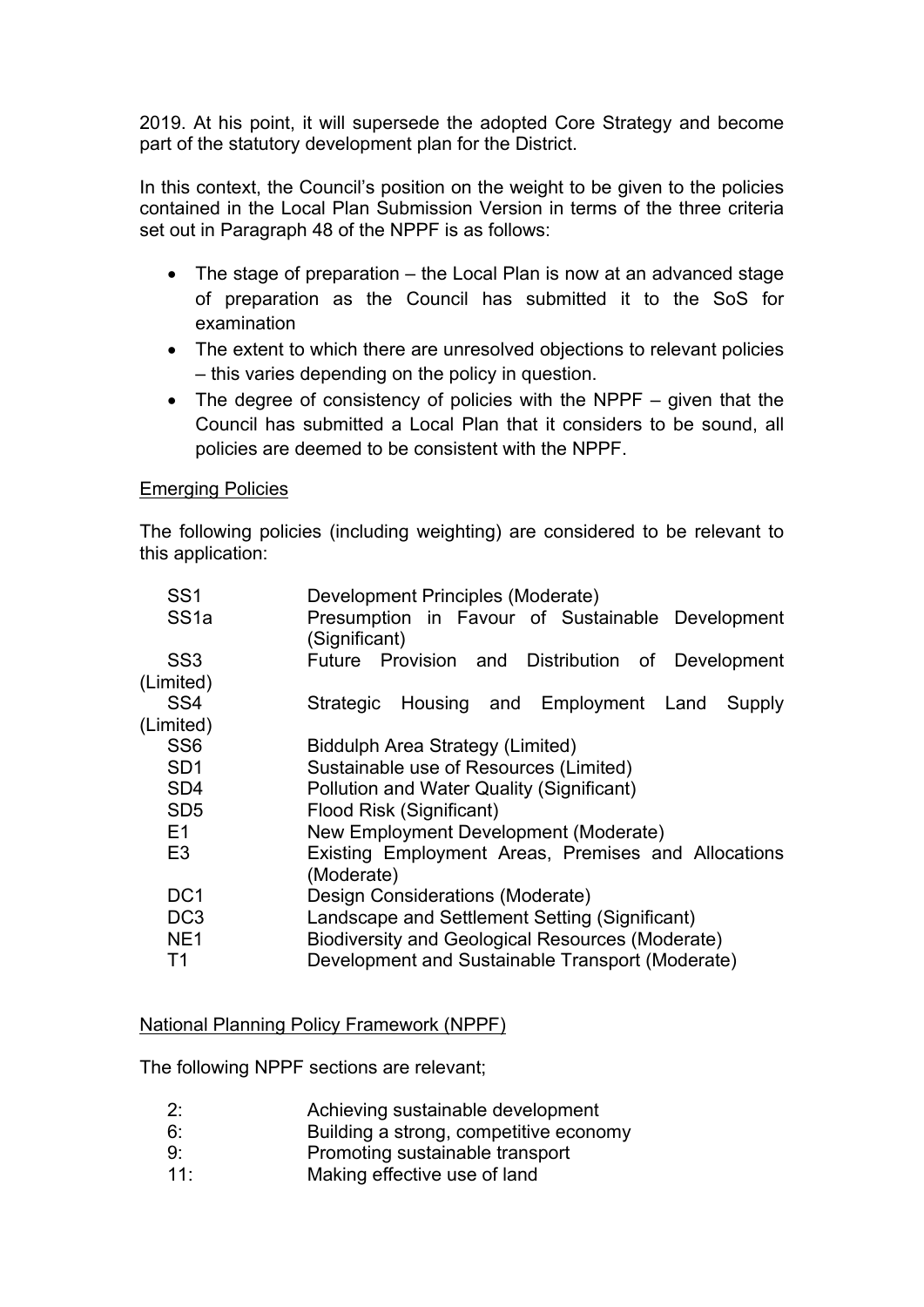- 12: Achieving well-designed places
- 14: Meeting the challenge of climate change, flooding and coastal change
- 15: Conserving and enhancing the natural environment

# **5. CONSULTATIONS CARRIED OUT**

| <b>Site Notice Expires</b>    | $29th$ August 2017. |
|-------------------------------|---------------------|
| <b>Neighbour Notification</b> | 3rd August 2017.    |

| <b>Consultee</b>                               | <b>Comment</b>                                                                                                                                                                      |
|------------------------------------------------|-------------------------------------------------------------------------------------------------------------------------------------------------------------------------------------|
| <b>Biddulph</b><br><b>Town Council</b>         | Recommend approval.                                                                                                                                                                 |
| Environmental<br>Health                        | No objections subject to conditions and informatives.                                                                                                                               |
| <b>SMDC Waste</b><br>(Operational<br>Services) | No objections.                                                                                                                                                                      |
| Highways<br>(SCC)                              | No objections on highways grounds subject to conditions.                                                                                                                            |
| Environment<br>Agency                          | No objections subject to condition and informatives.                                                                                                                                |
| <b>Coal Authority</b>                          | No objections subject to condition.                                                                                                                                                 |
| Regeneration<br>Manager                        | Support the application. Chells Building Supplies is a local<br>business who supply to over 200 local contractors who buy<br>from them on a regular basis. The proposed application |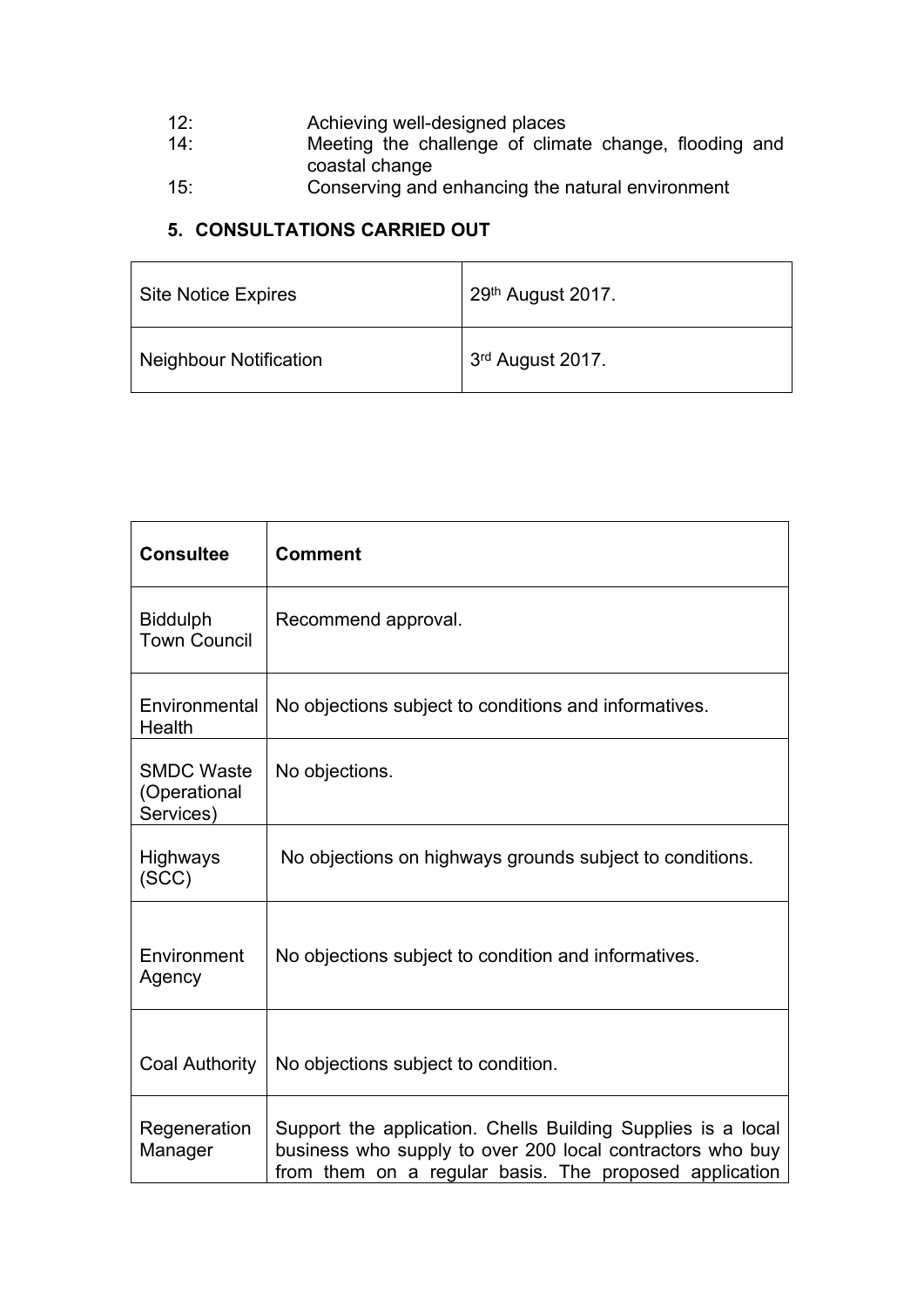|                                             | would allow Chells to relocate from<br>the<br>town centre<br>accommodation<br>to<br>appropriate<br>for<br>setting<br>more<br>a<br>employment use. The new accommodation is anticipated to<br>allow for their business growth. The application is positive for<br>the economic benefits of the town and therefore is supported<br>in favour of growth of a local business employing local<br>people and supporting local suppliers. |
|---------------------------------------------|------------------------------------------------------------------------------------------------------------------------------------------------------------------------------------------------------------------------------------------------------------------------------------------------------------------------------------------------------------------------------------------------------------------------------------|
| <b>Minerals</b><br>(SCC)                    | No comments to make on the application as the site is not<br>within or near to any permitted waste management facility<br>and is exempt from the requirements of Policy $3 -$ Mineral<br>Safeguarding in the Minerals Local Plan for Staffordshire<br>2015-2030.                                                                                                                                                                   |
| Arboricultural<br>Officer                   | No objections subject to conditions and informative.                                                                                                                                                                                                                                                                                                                                                                               |
| Ecologist                                   | Suggest conditions relating to Reptiles, Great Crested<br>Newts, Birds and on-site construction and landscape<br>management. Area of species rich grassland should be<br>created on public open space or country parks in Biddulph.                                                                                                                                                                                                |
| Flood<br><b>Risk</b><br>Management<br>(SCC) | No objections subject to conditions.                                                                                                                                                                                                                                                                                                                                                                                               |

# **6. OFFICER COMMENT AND PLANNING BALANCE**

# **Policy Context and Principle of Development**

- 6.1 The Local Planning Authority is required to determine applications in accordance with the Development Plan, unless there are material circumstances which indicate otherwise and in determining these applications, it shall have regard to the provisions of the Development Plan, in so far as material to the application and to any other material considerations.
- 6.2 Policy SS1 of The Staffordshire Moorlands Core Strategy identifies that development should contribute positively to the social, economic and environmental improvement of the Staffordshire Moorlands. Core Strategy policy SS1a establishes a 'Presumption in Favour of Development' in line with National Planning Policy where (1) planning applications that accord with policies within the Core Strategy will be approved without delay and (2) where there are no relevant policies or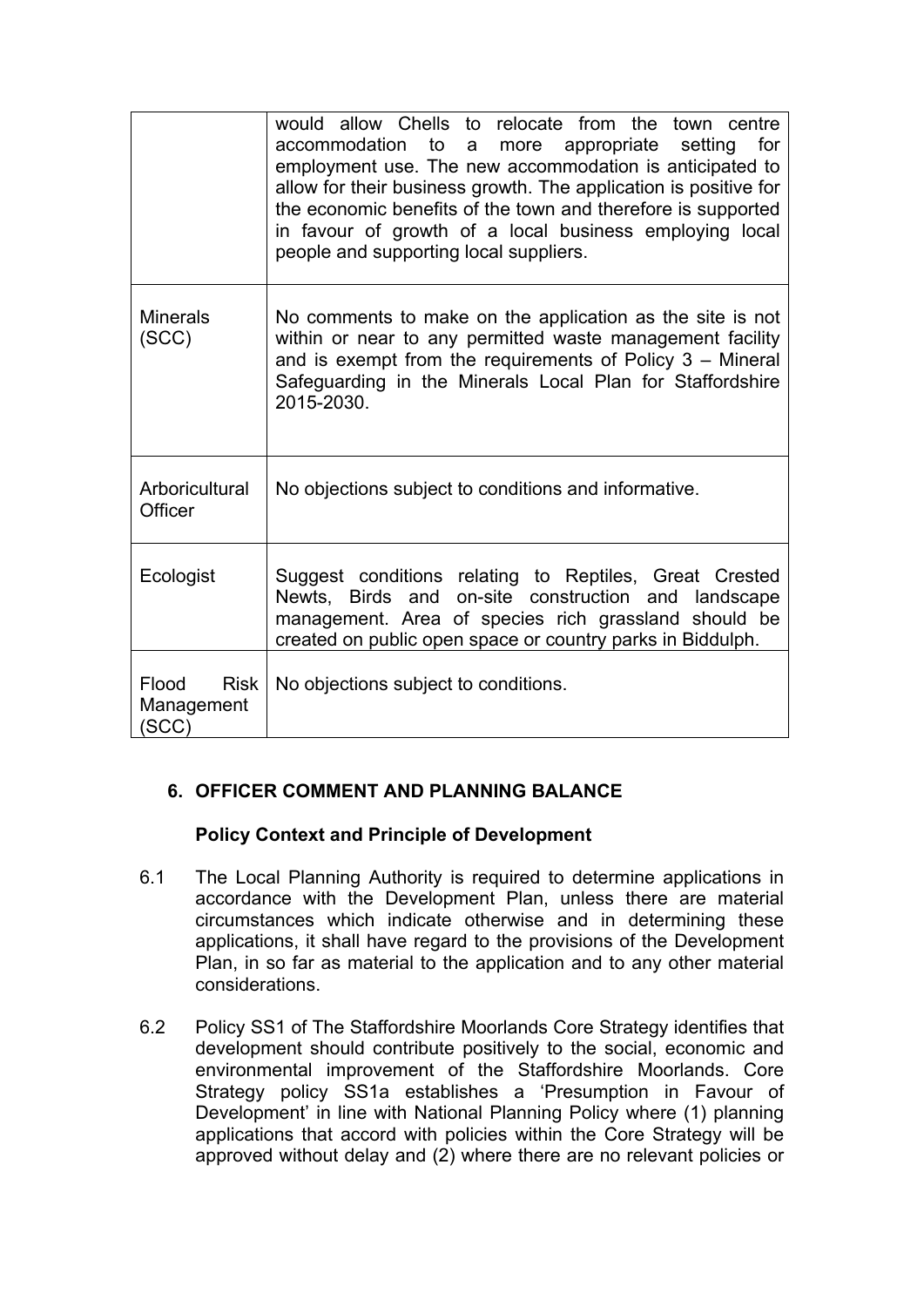they are out of date, the Council will grant planning permission unless material considerations indicate otherwise considering:-

- I. Any adverse impacts of granting permission would significantly and demonstrably outweigh the benefits, when assessed against the policies in the National Planning Policy Framework (NPPF) taken as a whole, or,
- II. Specific policies in within the Framework indicate that development should be restricted.
- 6.3 Core Strategy policy SS5b (Biddulph Area Strategy) seeks to enhance the role of Biddulph as a service centre and aid its regeneration. In particular paragraph 2 (SS5b) confirms (relevant to this application);
	- support for employment growth by supporting the retention and expansion of existing businesses within the town;
	- promotion of further development at Victoria Business Park;
	- improving accessibility to employment areas.
- 6.4 Core Strategy policy E1 requires new employment development to support/improve the local economy by providing for the needs and skills of the existing and future local resident workforce. Proposals should help maintain and/or enhance an appropriate range of employment premises and be supported in areas where they would not have an unacceptable impact on the amenities, character or appearance of the area. Policy E1 goes on to state that new business developments (including new warehouse and distribution uses) should be located in existing or proposed employment areas where there is ready access to roads which are higher in the road hierarchy.
- 6.5 It is understood that the applicant currently operates his builder's supplies business from Thomas Street, Biddulph but that the limited size of the site means that the amount of stock which can be stored is restricted. This application proposes a larger and more suitably located site which will allow the applicant the space he needs to expand the business which has been in operation for approximately 50 years. The Design and Access Statement informs that the applicant wishes to continue to serve local builder's. The Regeneration Manager confirms that Chell's Building Supplies is a local business who supply to over 200 local contractors and that support of the scheme would bring about positive economic benefits whilst providing employment opportunities for local people and supporting local suppliers. The application form indicates that the proposed scheme would allow for a further two fulltime and two part time jobs to be created. The principle of employment use on this site has already been established through the approval of previous planning applications (see section 3 above) and for these reasons it is concluded that there are no 'in principle' objections to the application.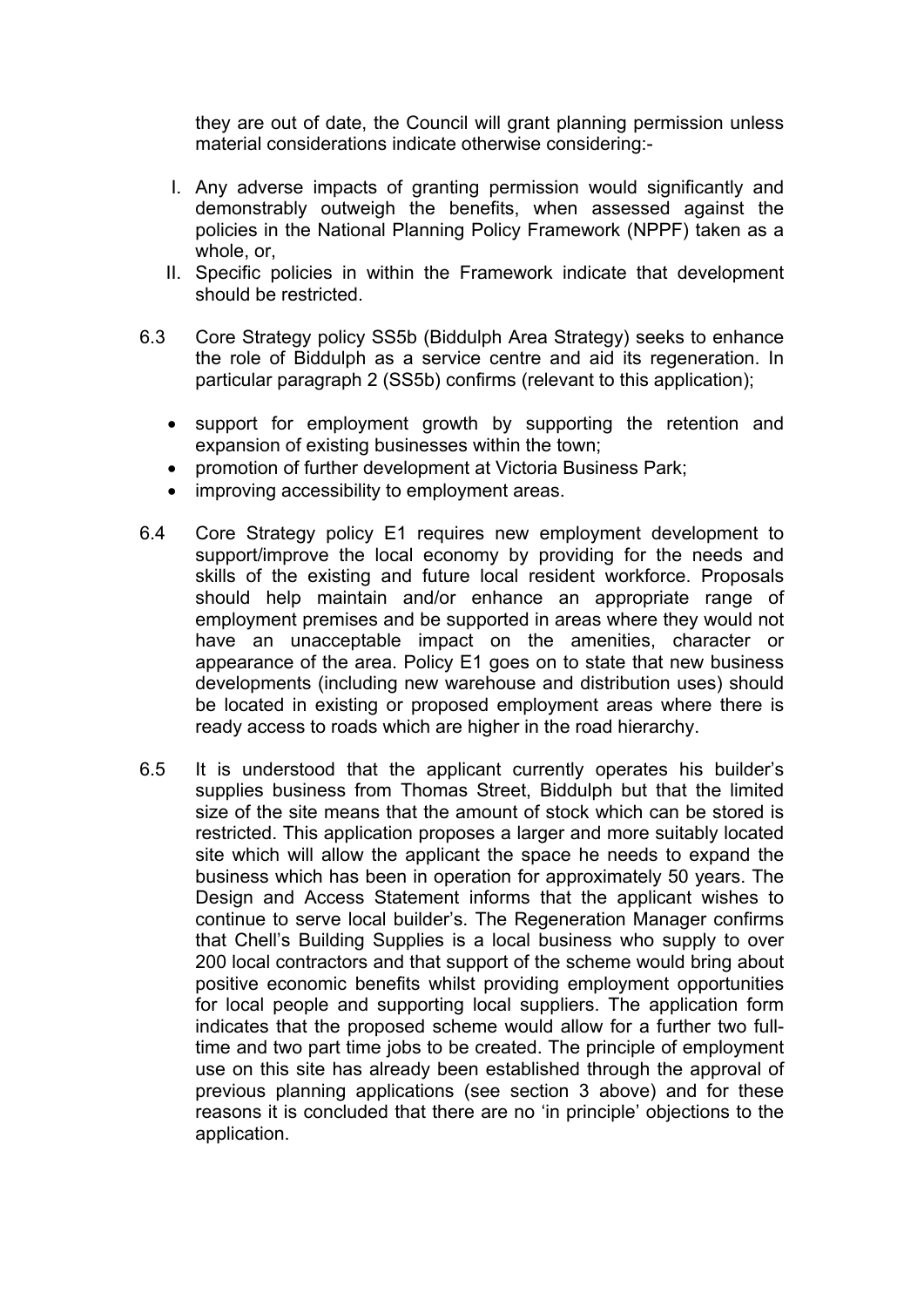#### **Design and Visual Impact (Character and Appearance)**

- 6.6 Core Strategy policy DC1 requires that all developments shall be well designed and reinforce local distinctiveness by positively contributing to and complementing the character and heritage of an area. Development should be of a high quality, adding to the value of a local area, be designed to respect the site and its surroundings and promote a positive sense of place and identity through its scale, density, layout, siting, landscape, character and appearance. The NPPF (Section 12) places great importance on achieving good design and in particular paragraph number 130 states that permission should be refused for development of poor design.
- 6.7 The application site is one of a number of plots which comprise the Victoria Business Park employment site. Members will be aware that the site is already well established with many businesses having been located on the site for a number of years. There are very few plots which are undeveloped on the business park and those that have been mainly comprise of modern looking industrial units constructed from a mix of materials (including colours) with various roof shapes. The proposed building would be of gable design and be constructed with light grey profiled, insulated metal cladding with dark grey edge trims to the walls and roof. The applicant has revised his choice of materials following on from officer's advising that a more muted scheme would be required. The request for 'toned down/muted' colours has been made as a result of comments made during consideration of the initial outline planning consent (99/01198/OUT) whereby Green Belt visual impact was considered. The lower sections of the walls (approximately 2m high from ground level) would be constructed using red/brown facing brickwork. All finishing materials should be subject to a condition requiring samples to be submitted. The size of the building has been reduced from that which was originally proposed. The footprint now measures approximately 22.5m x 30m, has an eaves height of approximately 6m and a shallow pitched roof leading to an 8.5m (approximate) ridge height. Six translucent roof lights would be inserted into each side of the roof slope. As well as low level windows and three pedestrian doors the unit would be served by two larger/higher level industrial unit opening doors. Internally the floor space would be split with internal connecting door); approximately one third of the building would be used for a small products display area, a trade counter, offices, male/female WC's and staff kitchen whilst the remaining two thirds would be used for the main warehouse area. There are no objections to the application in terms of the design of the building in its own right. Conditions can secure the details of all other hardstanding areas as well as the final appearance/materials of the sand and gravel bins near to the western boundary. The southern part of the site would be used for brick/block/tile storage areas (maximum of 4.0m high). The proposed building and its general site layout (including parking) is similar to the development found on other plots within the business park and so would not appear particularly out of place. Given that this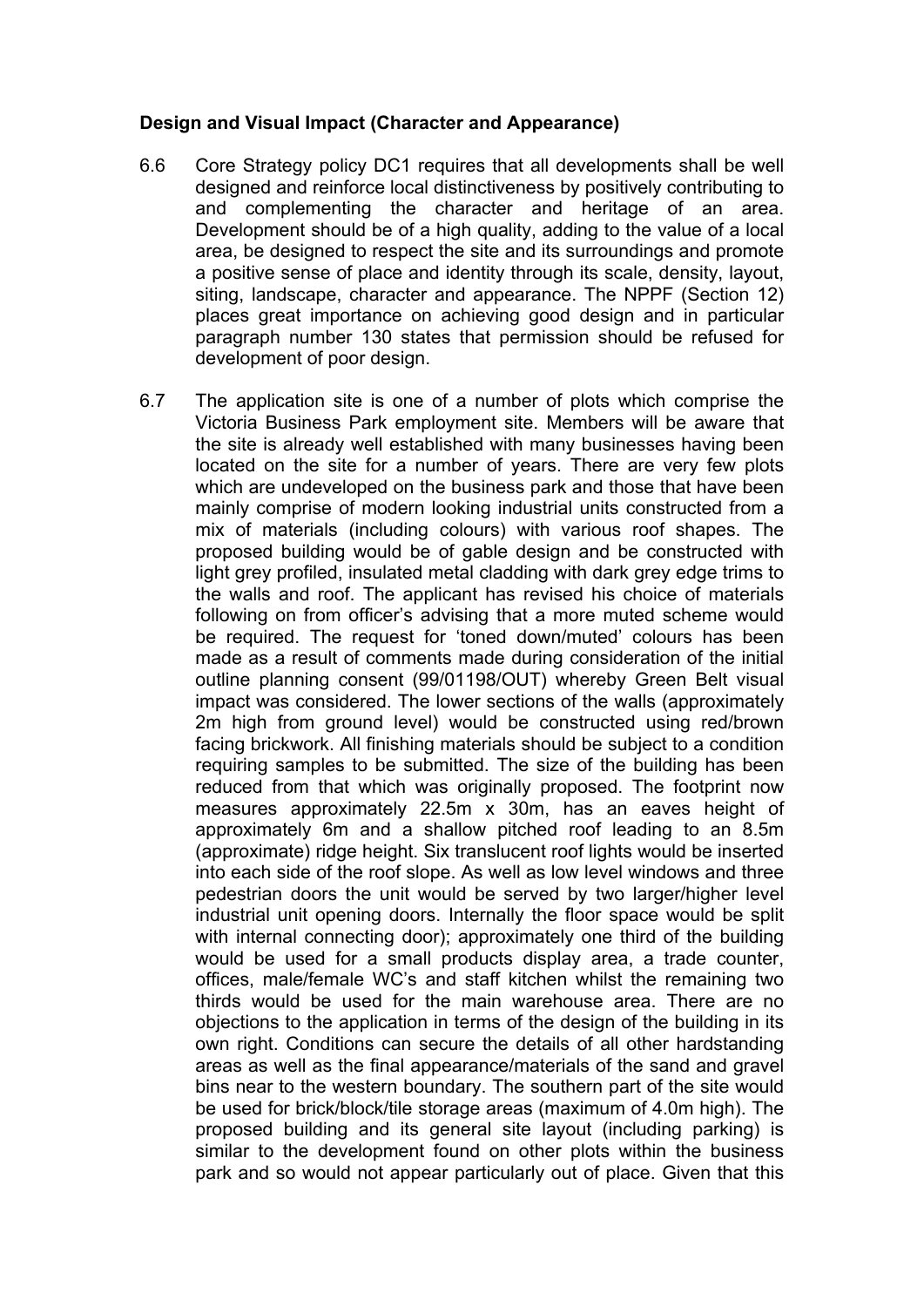site is at the southern end of the business park it is important to secure land levels details (existing and proposed) as well as a landscaping scheme to make sure that the development would sit comfortably within its surroundings. On this basis it is considered that the scheme complies with Core Strategy policy DC1 and design advice within the NPPF.

#### **Highways / Access**

6.8 The NPPF together with Core Strategy policies DC1 and T1 require that all development proposals secure safe and suitable access to a site whilst making a contribution towards meeting parking requirements and ensuring that all new development can be satisfactorily accommodated within the highway network. Development should be located within areas that are accessible by sustainable travel modes. There are no issues in terms of accessing the application site or the extent of the parking/turning space within it. The business park has already benefitted from consent for an internal access road and at the time of the site visit it was noted that this has been implemented and completed as far as the application site. The County Highways officer has assessed the application and raises no objections to it subject to a number of conditions concerning the forming of the actual site access, surface water drainage and provision of the parking/turning areas within the site. In the event of planning permission being approved the highways officer recommends that a number of informative noted are added to the decision notice. For these reasons it is concluded that the application is acceptable in terms of highways related matters.

## **Environmental Health including Noise, Contamination, Ground Gas, Waste and Dust**

6.9 The Environmental Health officer (EHO) has assessed the application and has raised no objections to it subject to a number of conditions and informative notes. It is acknowledged that as an industrial estate there is an inevitable amount of noise that would be associated with its use. No residential properties immediately surround the site and development as a whole on the estate is well established and ongoing. No objections in respect of noise have been raised by any members of the public. As the site is the former Victoria coal mine site the EHO confirms that some remediation measures have been undertaken but that they were not fully completed and as such some ground gas risks to future occupiers have been noted that would need addressing at the time of development. The EHO has recommended obtaining a Construction and Environmental Method Statement, a ground gas protection condition and conditions which could deal with the finding of any unexpected contamination and waste disposal.

#### **Coal**

6.10 By the very nature of its former use, the application site is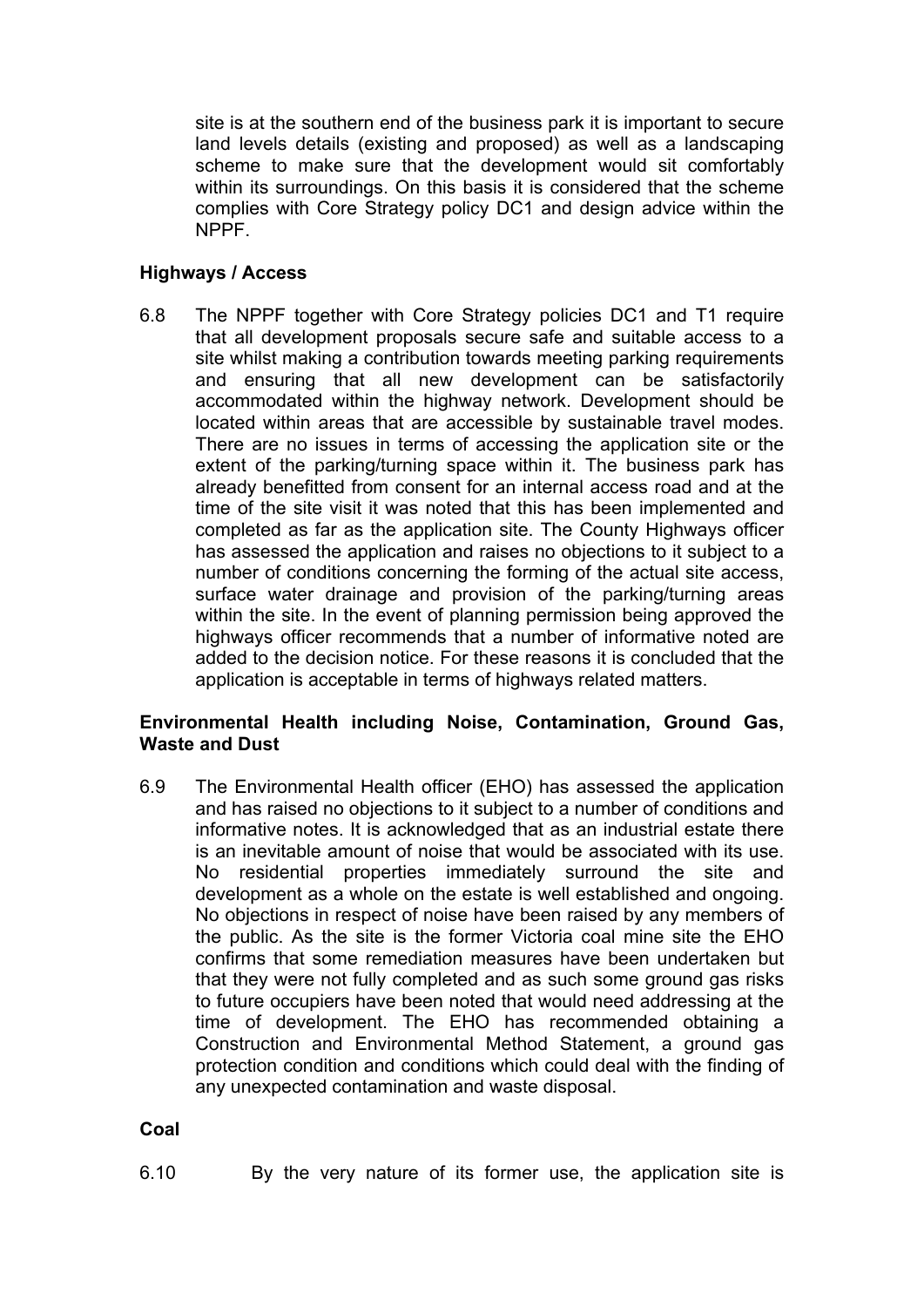located within a high risk development area. The Coal Authority confirms that its records indicate the presence of 5 recorded mine entries within the application site boundary as well as a further shaft within 20m of the site boundary. Initial reports submitted with the application did identify risks posed by shallow coal mine workings/past surface mining operations and confirmed their investigation and subsequent remediation. However, the Coal Authority objected to the initial scheme on the basis of the proposed built development being located directly above a mine shaft. The applicant subsequently submitted a Coal Mining Risk Assessment and identified a number of mine shafts; this led to the warehouse building being repositioned adjacent to the eastern (roadside) boundary. In terms of visual impact the relocation of the building does not raise any concerns, buildings located close to the business park access road are a common feature of the site. The Coal Authority has now withdrawn its objection and recommends conditional approval.

## **Flooding/Drainage**

6.11 Staffordshire County Council has confirmed there are no recorded instances of flooding on the application site however they do observe that there is potential for a high water table in the area which would impact upon any proposals for infiltration SuDS at this location. The County Council does not object to the application subject to a condition to secure drainage details.

#### **Ecology/Biodiversity and Trees**

- 6.12 Through the passage of time the application site has been colonised by the natural regeneration of pioneer species since the original land reclamation work was carried out. The Council's Trees and Woodlands officer has noted that the site comprises a good number of sapling/young Goat Willow, with some Birch, Alder and Hawthorne which, individually, are not significant. It is noted that young trees are becoming well established along the western site boundary, near to a section of the Biddulph Valley Way and there exists an opportunity to retain some of the vegetation near to the western and southern boundaries and supplement it with new planting which could be secured by condition.
- 6.13 The application is accompanied by a Preliminary Ecological Appraisal (Apex Ecology) which has been assessed by the Council's Ecology advisor. It is recognised that the site is a suitable habitat for reptiles and potentially Great Crested Newts and further surveys may be appropriate, a construction and landscape management plan is required. The Ecologist comments that a large part of the site is grassland which would meet 'Site of Biological Interest Criteria' and therefore support of this development would result in a significant loss of biodiversity. The officer recommends that net biodiversity gain should be achieved through the creation of species rich grassland, the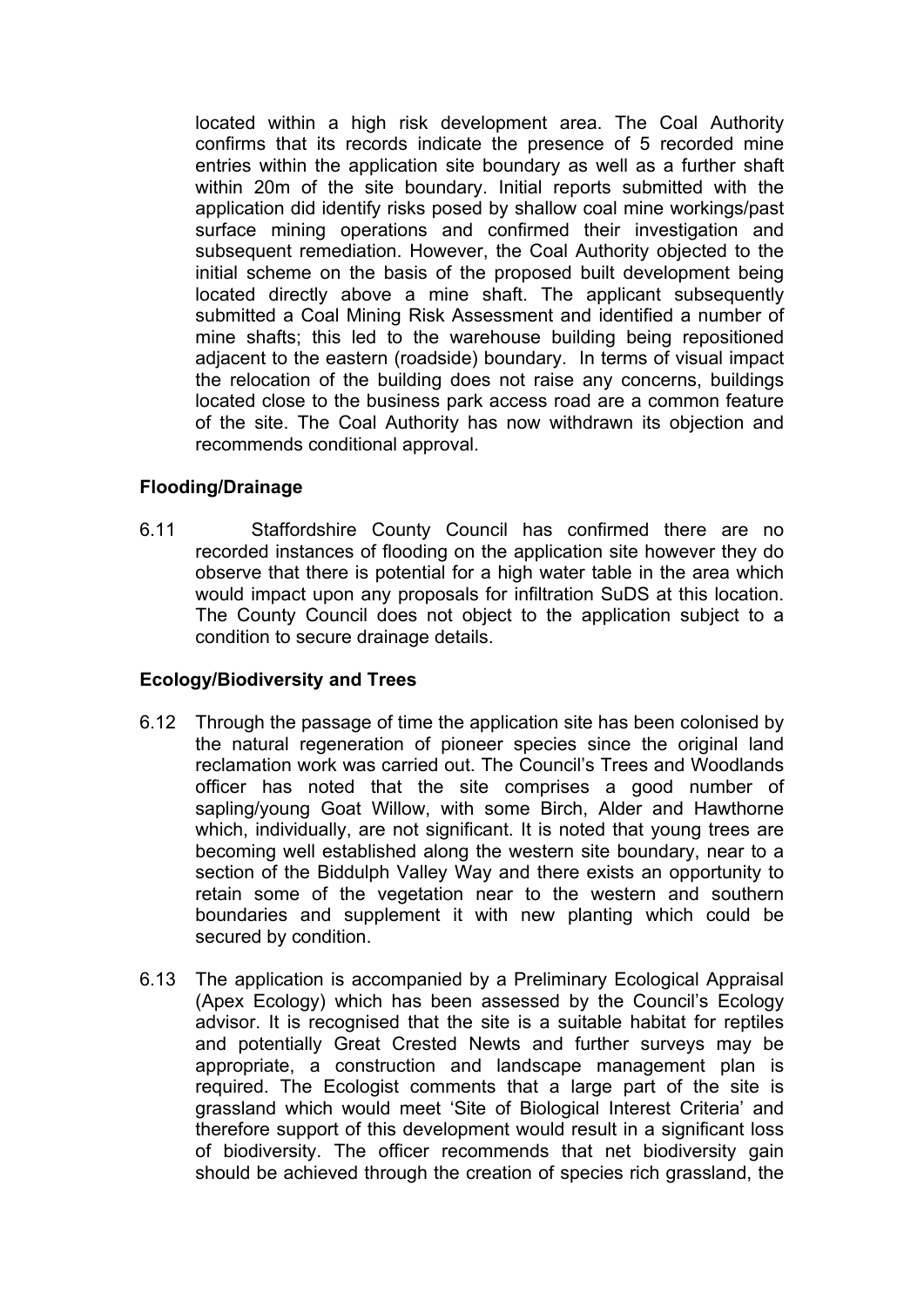area being twice that of the area lost and hedgerow planting would be appropriate. It is noted that Core Strategy policy NE1 advocates the conservation and/or enhancement of biodiversity and geological resources. The Ecology officer advises that if the intention was to create an area of species rich grassland at a nearby open space or countryside site such as Biddulph Grange Country Park then the costs could be in the region of approximately £20,000 and would have to be secured through a S106 agreement.

6.14 The financial contribution has to be considered in light of the Community Infrastructure Levy (CIL) test. The application of any levy should be expected to have a positive economic effect on development across a local plan area and consideration must also be given to the potential effect on the viability of developments. CIL tests include whether the contribution which is sought is proportionately related to the development which is proposed. The application is for the relocation of a single, existing business to a well-established industrial estate (the whole of which has previously secured Outline planning consent). In this instance it is considered that a figure of £20, 000 is not proportionate to the development proposed. However ecological matters are a material planning consideration and measures must be put in place to address them. It is recommended that instead of a developer contribution (which would not be CIL compliant) a condition could be added to secure a habitat and landscape management plan on the site and/or on land nearby under the Council (SMDC) or developer's control. The development site adjoins the Biddulph Valley Way, which is an important wildlife corridor and there is an area of Council owned land between the path and the site. In addition, there is a significant area of undevelopable land within the industrial estate area which the developer is intending to purchase from the Council and further opportunities to carry out habitat enhancement around the balancing pond located to the south. Subject to this condition it is considered that the requirements of Policy NE1 can be met.

#### **Conclusion and Planning Balance**

6.14 The application site forms part of a well-established business park which has suitable vehicular access and easy connections to the highway network. The whole site has previously benefitted from Outline planning consent for an industrial estate and through the passage of time the plots have been developed following on from securing their own individual planning approvals. It is considered that the application site is suitable for the proposed relocation of the Builder's Merchants. Relocating of the business will allow for it to expand, provide further employment opportunities and continue supporting local builders. The design of the proposed building together with the layout of the site is acceptable subject to the imposition of appropriately worded conditions. There are no objections from the EHO in respect of noise, contamination, ground gas, waste and dust. The revised plans now combat the Coal Authorities' initial objections and Staffordshire County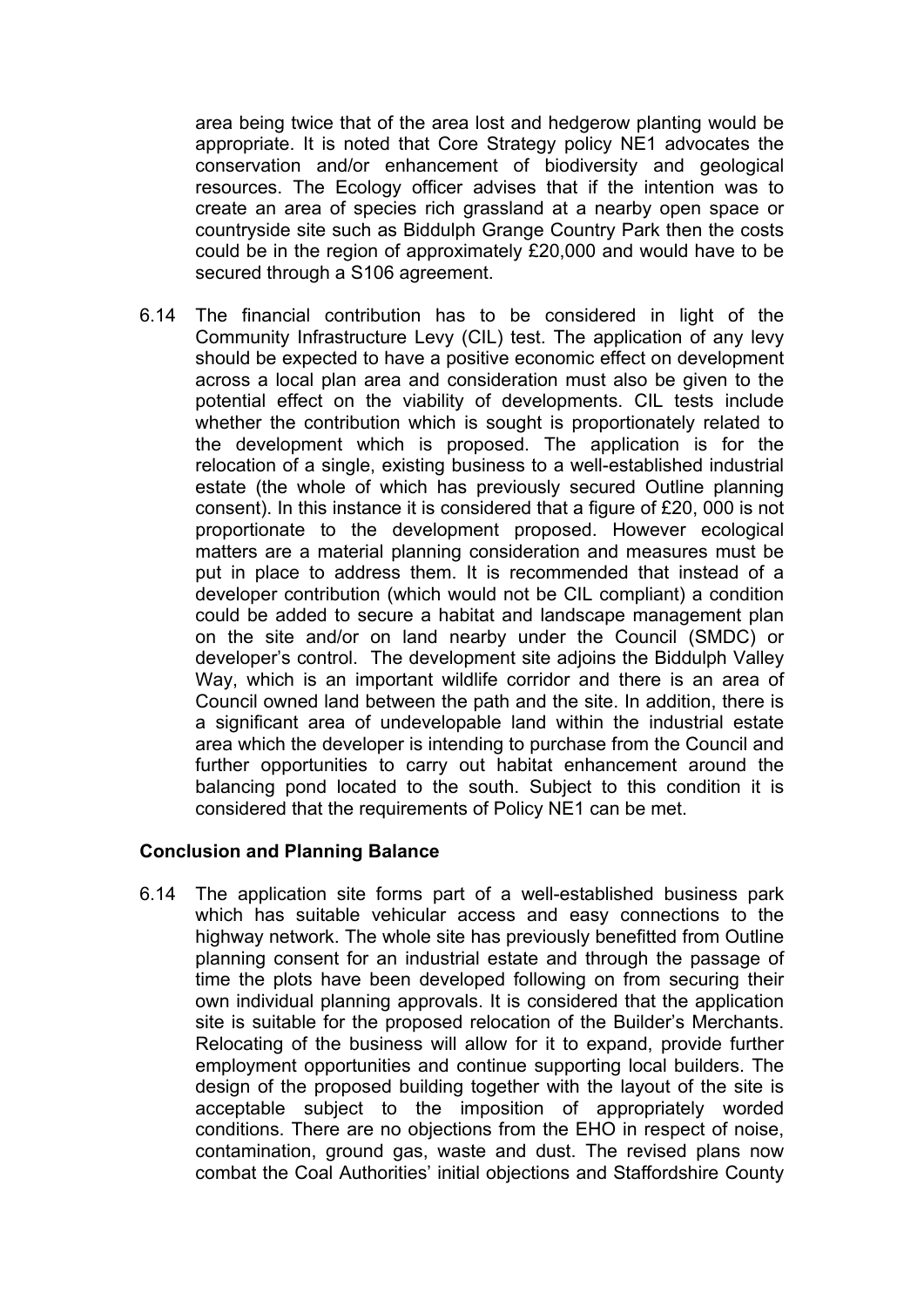Council has raised no objections in respect of flooding and/or drainage matters. Recognition is given to the ecological site constraints, and as discussed above it is considered that the appropriate way forward in respect of these are through appropriately worded conditions. For the reasons outline above in the report it is recommended that the application is approved subject to conditions.

## **7. OFFICER RECOMMENDATION**

- **A. That planning permission is approved subject to the following conditions.**
- **1. The development hereby permitted shall be begun before the expiration of three years from the date of this permission. Reason:- To comply with the provisions of Section 51 of the Town and Country Planning, Planning and Compulsory Purchase Act, 2004.**
- **2. The development hereby approved shall be carried out in accordance with the following submitted plans and subject to the following conditions and/or modifications:- 1708/03 Rev A; 1708/04; Reason:- For the avoidance of doubt and in the interests of proper planning and in accordance with the National Planning Policy Framework.**
- **3. The development hereby permitted shall not be commenced until details of the existing and proposed levels across the site and relative to adjoining land, together with the finished floor levels of the proposed building(s), have been submitted and approved in writing by the Local Planning Authority. There shall be no variation in these levels without the written approval of the Local Planning Authority.**

**Reason:- In order to ensure the satisfactory appearance of the development and its relationship to surrounding land.**

- **4. The development hereby permitted shall not be brought into use until the access to the site between the carriageway and the site boundary has been completed. Reason:- In the interests of highway safety and planning policy compliance.**
- **5. The development hereby permitted shall not be brought into use until details of the following works have been submitted to and approved in writing by the Local Planning Authority:**
	- **- construction detail of access;**
	- **- surface water drainage interceptor sited on the site boundary;**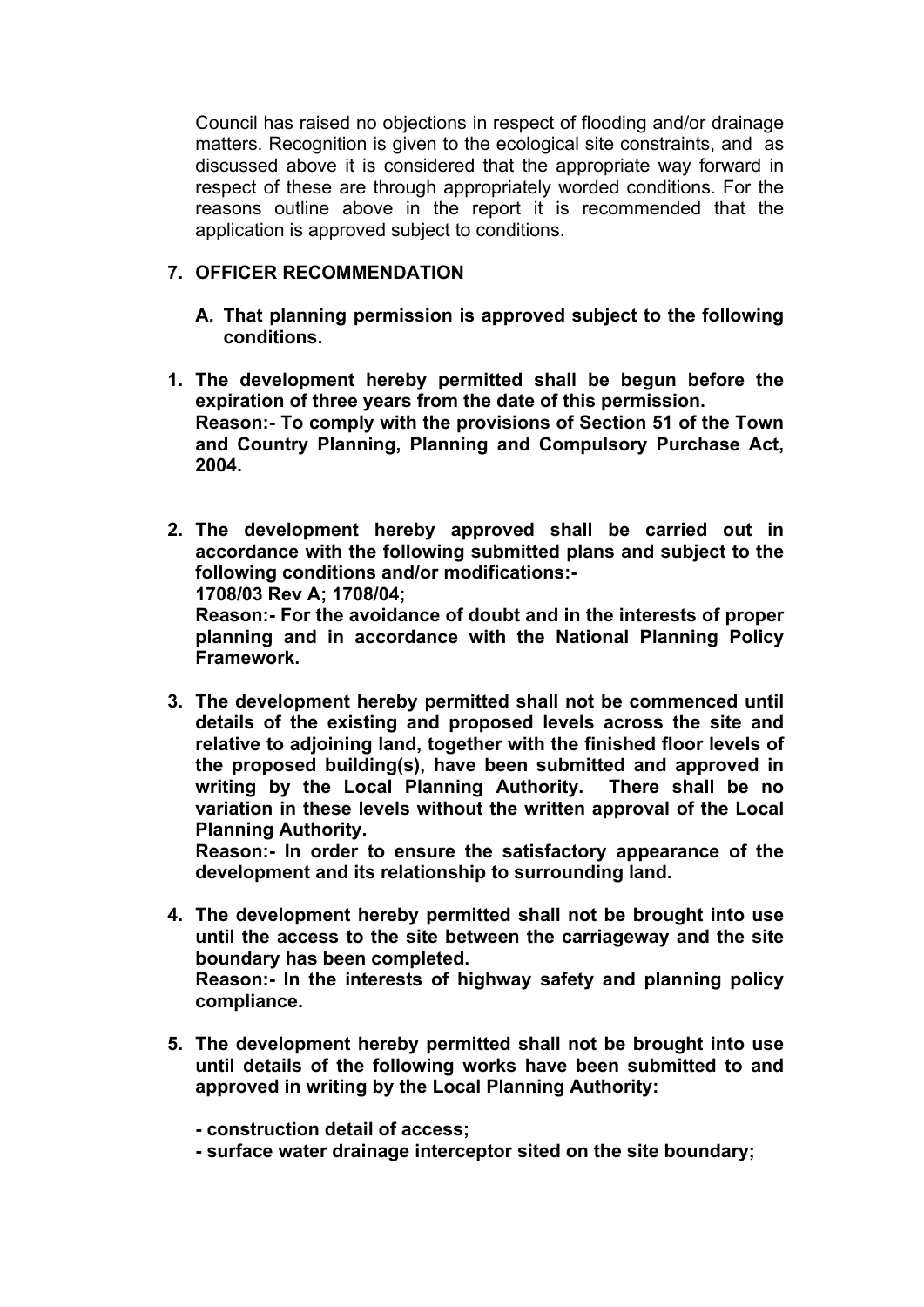**The works shall thereafter be constructed in accordance with the approved details prior to the development being first brought into use.**

**Reason:- In the interests of highway safety and planning policy compliance.**

**6. The development hereby permitted shall not be brought into use until the access, parking, servicing and turning areas have been provided in accordance with the approved plan 1708 04. The parking turning and servicing areas shall thereafter be retained unobstructed for the purposes of parking, turning and servicing for the life of the development.**

**Reason:- In the interests of highway safety and planning policy compliance.**

- **7. The development hereby permitted shall not be commenced until samples and details of the types and colours of all roof and facing materials together with hard surfaces have been submitted to and approved in writing by the Local Planning Authority. The development shall be carried out in accordance with the approved details and be retained for the lifetime of the development. Reason:- To ensure that the external appearance of the development is satisfactory.**
- **8. The development hereby permitted shall not be commenced until details of all walls, fences and other means of enclosure have been submitted to and approved in writing by the Local Planning Authority. The approved details shall be completed prior to the occupation of any of the buildings on the site and retained for the lifetime of the development.**

**Reason:- In the interests of visual amenity and securing a welldesigned development.**

- **9. The development, including any demolition hereby permitted shall not take place until a Construction and Environmental Method Statement has been submitted to and approved in writing by the Local Planning Authority. The Construction Method statement should include the following details:-**
- **I. A scheme to minimise dust emissions arising from demolition/construction activities on the site. The scheme shall include details of all dust suppression measures and the methods to monitor emissions of dust arising from the development.**
- **II. Details of wheel washing facilities. All demolition/construction vehicles shall have their wheels cleaned before leaving the site;**
- **III. a scheme for recycling/disposal of waste resulting from the demolition/construction works;**

**Once approved all relevant activities on the site should be carried out in accordance with Construction and Environmental Method**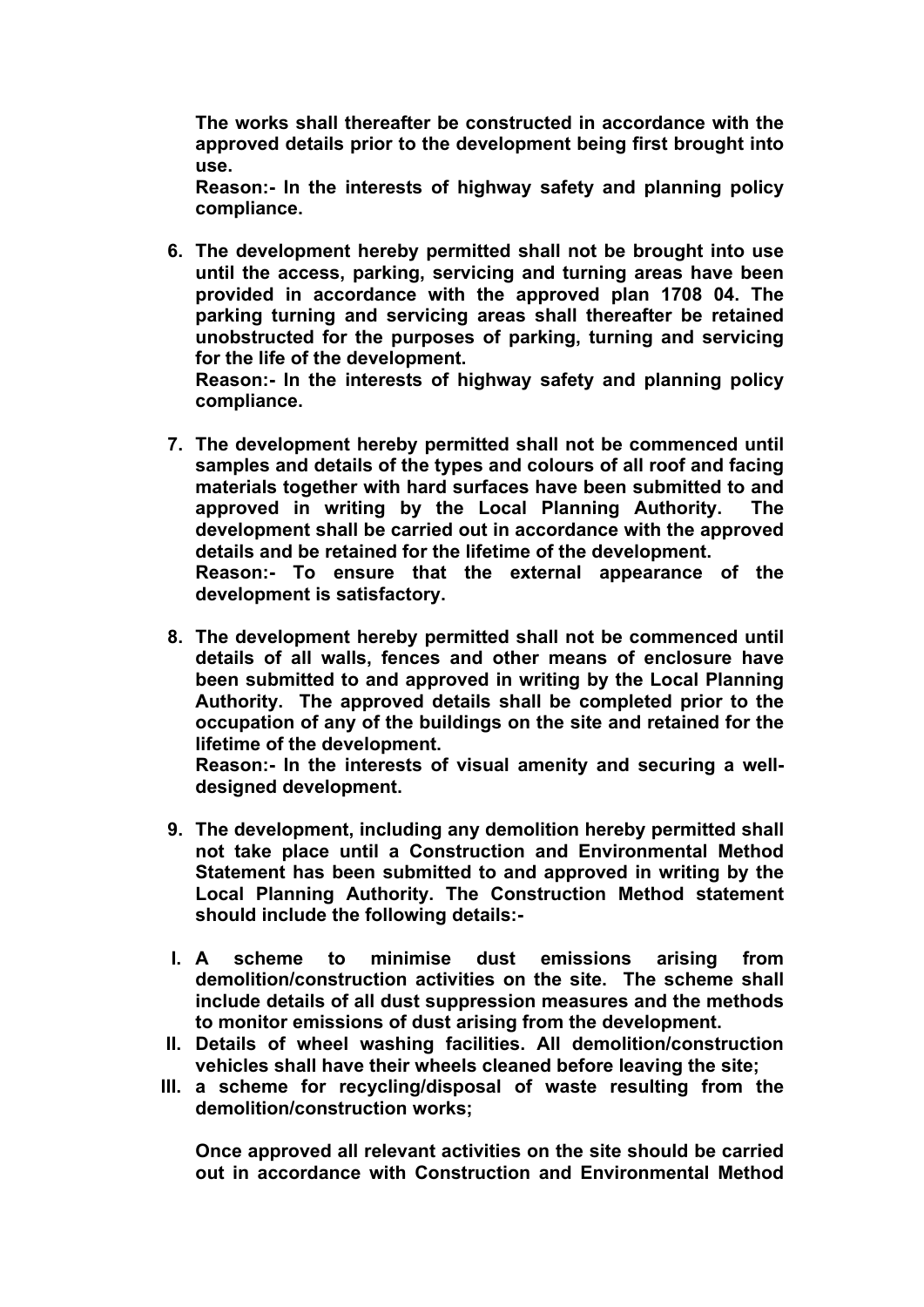**Statement throughout the course of the development. Any alteration to this Plan shall be approved in writing by the Local Planning Authority prior to commencement of the alteration. Reason:- To protect the amenities of the area.**

**10.In the event that contamination is found at any time when carrying out the approved development it must be reported in writing immediately to the Local Planning Authority. Development should not commence further until an initial investigation and risk assessment has been completed in accordance with a scheme to be agreed by the Local Planning Authority to assess the nature and extent of any contamination on the site. If the initial site risk assessment indicates that potential risks exists to any identified receptors, development shall not commence until a detailed remediation scheme to bring the site to a condition suitable for the intended use by removing unacceptable risks to human health, buildings and other property, and the natural and historical environment has been prepared, and is subject to the approval in writing of the local planning authority.** 

**Following completion of measures identified in the approved remediation scheme and prior to bringing the development into first use, a verification report that demonstrates the effectiveness of the remediation carried out must be produced, and is subject to the approval in writing of the Local Planning Authority.**

**Reason:- To ensure that the proposed development meets the requirements of the National Planning Policy Framework in that all potential risks to human health, controlled waters and wider environment are known and where necessary dealt with via remediation and or management of those risks.**

- **11.Any waste material associated with the demolition or construction shall not be burnt on site but shall be kept securely for removal to prevent escape into the environment. Reason:- To protect the amenities of the area.**
- **12.Prior to the commencement of development details of any external lighting shall be submitted to and approved in writing by the Local Planning Authority. The details shall include the type of light, positioning within the site and details of the level of luminance (including confirmation of static or intermittent light source). The development shall be carried out only in accordance with the approved details.**

**Reason:- In the interests of amenity.**

**13.Prior to the commencement of development drainage details shall be submitted to and approved in writing by the Local Planning Authority. The details shall include;**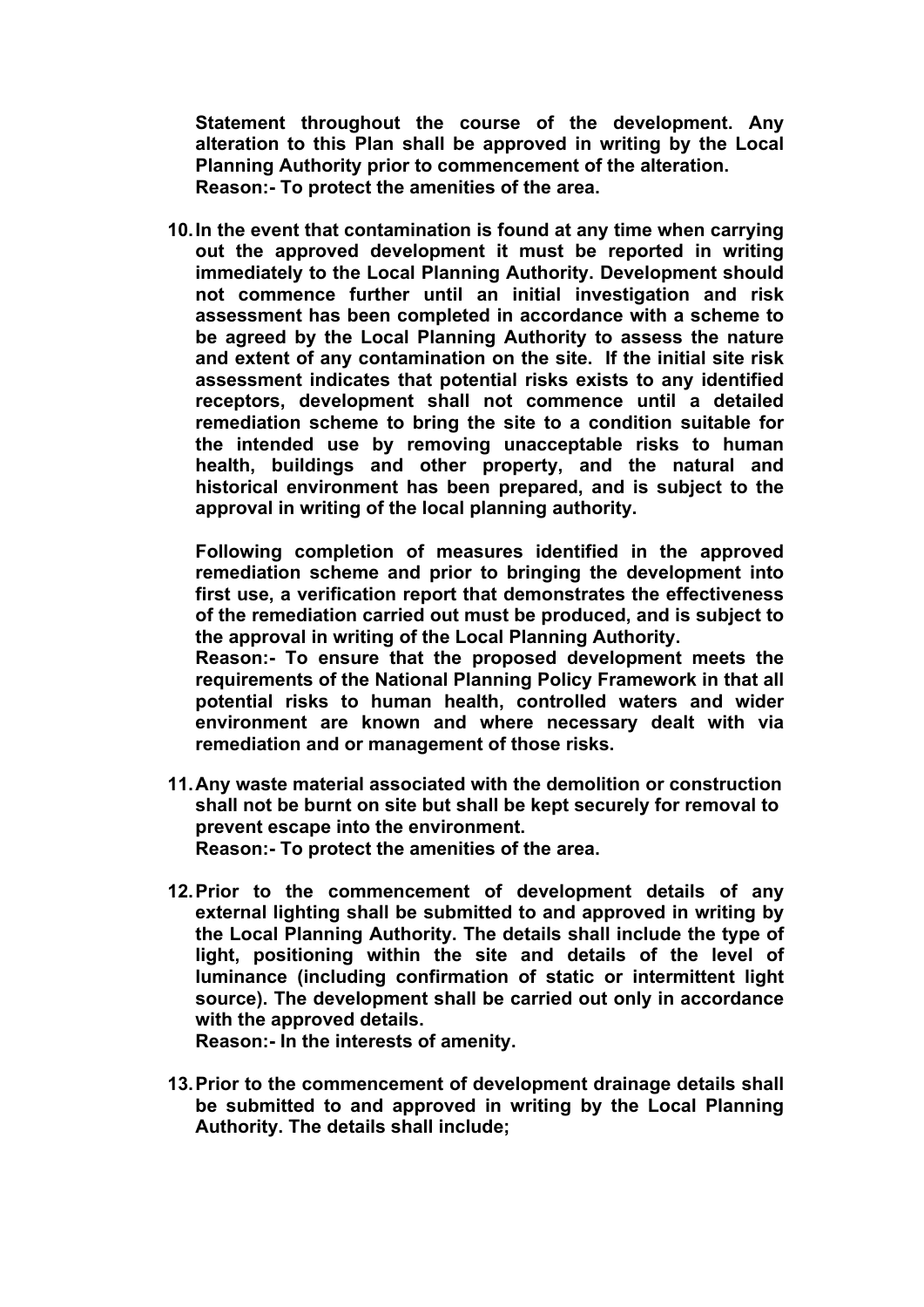- **Conventional pipe surface water system with no discharge limitations;**
- **System designed so as not to flood above ground for the 30yr event and no buildings should be flooded for the 100yr event + climate change;**
- **System to include a suitable petrol interceptor in case of spillages in the parking or loading areas.**

**Reason:- To prevent flooding by ensuring a satisfactory surface water system for the site.**

- **14.No trees, shrubs or hedgerows shall be removed other than those whose removal is directly required to accommodate the approved development, unless otherwise approved in writing by the Local Planning Authority. There shall be no removal of any trees, shrubs or hedgerows during the bird nesting season (March to August inclusive), unless otherwise agreed in writing by the Local Planning Authority and in this case only following careful inspection by a competent person to establish that such trees, shrubs or hedgerow are not in active use by nesting birds. Reason:- In the interests of species and habitat protection.**
- **15.Before the commencement of development (including any site clearance, stripping, regrading, site establishment or formation of new access) a landscaping scheme shall be submitted to and approved in writing by the Local Planning Authority. Such a scheme shall include full details of all new tree and shrub planting, giving specification for species, positions, planting sizes and numbers/densities of all new planting. The landscaping scheme so approved shall be fully implemented before the end of the first available dormant season (November to February inclusive) following completion of the development hereby approved. The trees and shrubs planted in accordance with this landscaping scheme shall be properly maintained for a period of 5 years following planting. Any plants which within this period are damaged, become diseased, die, are removed or otherwise fail to establish shall be replaced during the next suitable season. Reason:- In the interests of visual amenity and ecology.**
- **16.Prior to the commencement of development a scheme of habitat enhancement and management for the residual undeveloped parts of the site and adjoining Council or developer controlled land shall be submitted to and approved in writing by the Local Planning Authority. Details shall include a timetable for implementation, management and maintenance. The works shall then be carried out in strict accordance with the approved details unless otherwise agreed in writing by the Local Planning Authority.**

**Reason:- In the interests of habitat and ecological management.**